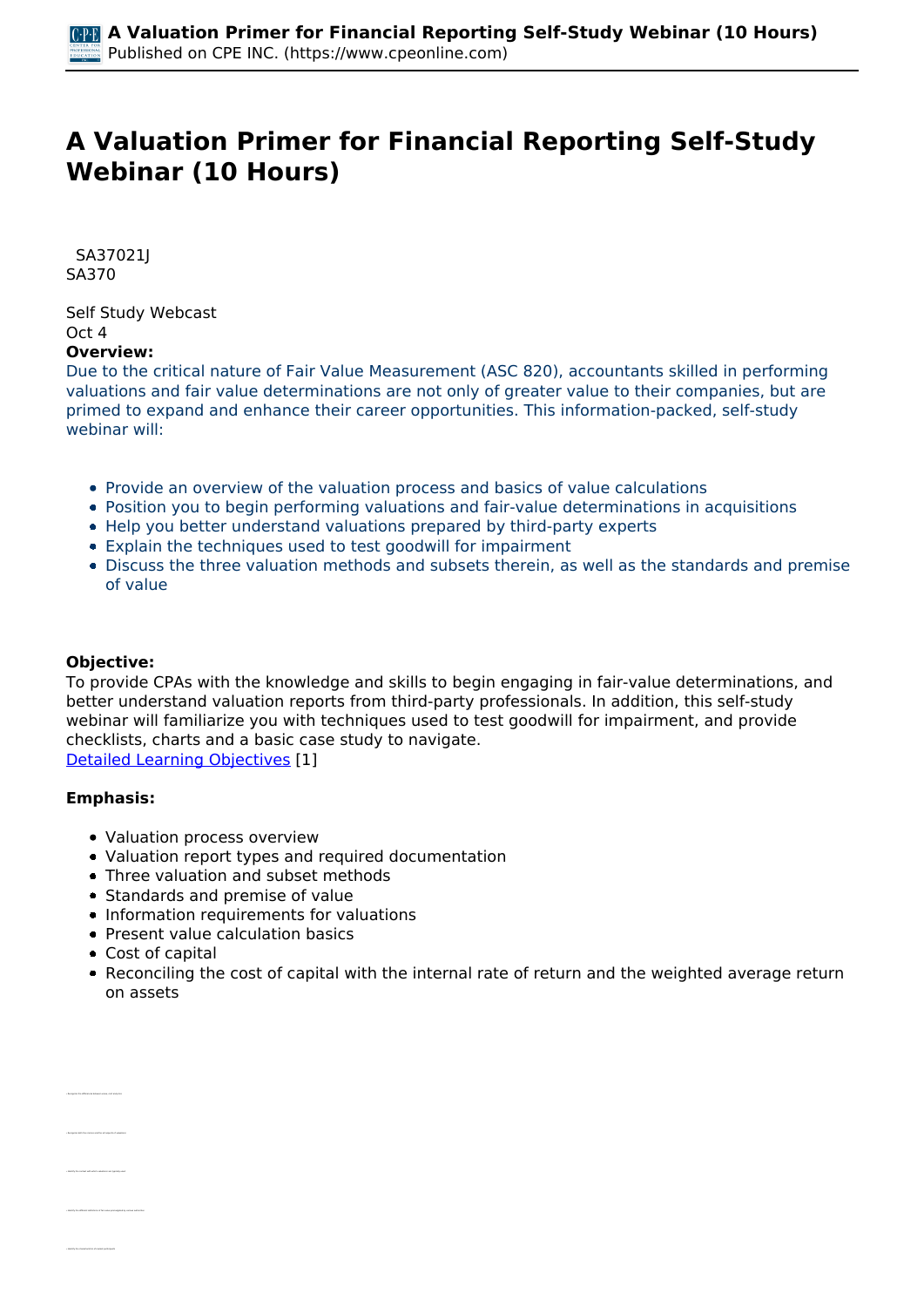

*• Recognize the circumstances under which each of the valuation methods are typically used • Identify the valuation method that utilizes the discounted cash flow technique • Identify key valuation metrics • Identify how to calculate the cost of capital • Recognize the relationship between an investment's beta score and its relative volatility • Identify an investment's cost of equity using both the CAPM and MCAPM formula • Recognize the accounting role of goodwill in valuations • Recognize how to value contingent consideration • Identify the valuation method generally resulting in the highest amount when used to value a business • Identify the valuation method that uses historical financial information as its starting point • Identify a common mistake made in financial forecasting • Recognize common terminology used in valuations • Identify the FASB's recognized categories of intangible assets • Identify the role of the tax amortization benefit of intangible assets in valuations* 

## *Bottom***Prerequisite:**

*Basic knowledge of financial accounting and reporting.*

#### **Preparation:**

*• Recognize the different valuation credentials currently recognized in the marketplace*

*No advance preparation required.*

## **Level of Knowledge:**

*Intermediate.*